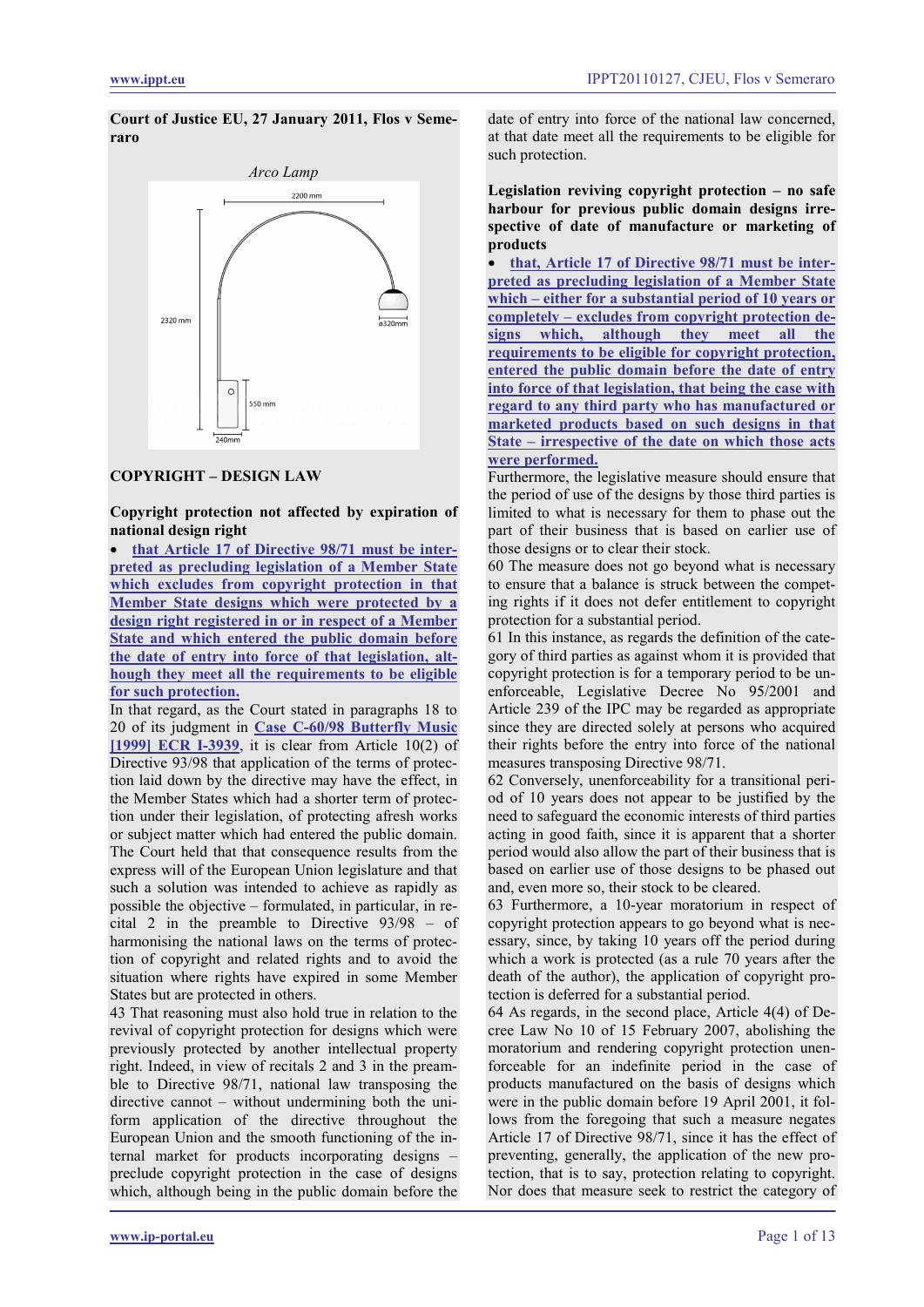third parties who may rely on the principle of the protection of legitimate expectations. On the contrary, the measure renders copyright more generally unenforceable, since, under the provision, it is not necessary for a third party to have begun exploiting the designs before 19 April 2001

Source: **[curia.europa.eu](http://curia.europa.eu/jurisp/cgi-bin/gettext.pl?lang=en&num=79889872C19090168&doc=T&ouvert=T&seance=ARRET)**

# **Court of Justice EU, 27 January 2011**

(J. N. Cunha Rodrigues, A. Arabadjiev, A. Rosas, U. Lõhmus (Rapporteur) and A. Ó Caoimh)

Judgment of the Court (Second Chamber)

27 January 2011 (\*)

(*Industrial and commercial property – Directive 98/71/EC – Legal protection of designs – Article 17 – Obligation concerning the cumulation of design protection with copyright protection – National law precluding copyright protection or rendering it unenforceable for a certain period in the case of designs which entered the public domain before the entry into force of the law – Principle of the protection of legitimate expectations)*

In Case C-168/09,

REFERENCE for a preliminary ruling under Article 234 EC from the Tribunale di Milano (Italy), made by decision of 12 March 2009, received at the Court on 12 May 2009, in the proceedings

Flos SpA

v

Semeraro Casa e Famiglia SpA, intervener:

Assoluce – Associazione nazionale delle Imprese degli Apparecchi di Illuminazione,

THE COURT (Second Chamber),

composed of J. N. Cunha Rodrigues, President of the Chamber, A. Arabadjiev, A. Rosas, U. Lõhmus (Rapporteur), and A. Ó Caoimh, Judges, Advocate General: Y. Bot, Registrar: L. Hewlett, Principal Administrator, having regard to the written procedure and further to the hearing on 22 April 2010, after considering the observations submitted on behalf of:

– Flos SpA, by G. Casucci and N. Ferretti, avvocati,

– Semeraro Casa e Famiglia SpA, by G. Floridia and F. Polettini, avvocati,

– Assoluce – Associazione Nazionale delle Imprese degli Apparecchi di Illuminazione, by C. Galli, M. Bogni and C. Paschi, avvocati,

– the Italian Government, by G. Palmieri, acting as Agent, assisted by S. Fiorentino, avvocato dello Stato,

– the European Commission, by H. Krämer and S. La Pergola, acting as Agents, after hearing the Opinion of the Advocate General at the sitting on 24 June 2010, gives the following

#### **Judgment**

1 This reference for a preliminary ruling concerns the interpretation of Articles 17 and 19 of Directive 98/71/EC of the European Parliament and of the Council of 13 October 1998 on the legal protection of designs (OJ 1998 L 289, p. 28).

2 The reference has been made in proceedings between Flos SpA ('Flos'), a company manufacturing designer lighting, and Semeraro Casa e Famiglia SpA ('Semeraro') concerning breach of the copyright that Flos claims to hold in respect of a design known as the 'Arco' lamp.

# **Legal context European Union law Directive 93/98/EEC**

3 Council Directive 93/98/EEC of 29 October 1993 harmonising the term of protection of copyright and certain related rights (OJ 1993 L 290, p. 9) states, in recital 2 in the preamble, that differences between the national laws governing the terms of protection of copyright and related rights are liable to impede the free movement of goods and freedom to provide services, and to distort competition in the common market and that, with a view to the smooth operation of the internal market, the laws of the Member States should be harmonised so as to make terms of protection identical throughout the European Union.

4 Article 1(1) of Directive 93/98 provides that protection of the rights of an author in a literary or artistic work within the meaning of Article 2 of the Berne Convention for the Protection of Literary and Artistic Works (Paris Act of 24 July 1971), as amended on 28 July 1979, is to run for the life of the author and for 70 years after his death.

5 Article 10 of that directive, entitled 'Application in time', provides at paragraphs 1 to 3:

'1. Where a term of protection, which is longer than the corresponding term provided for by this Directive, is already running in a Member State on the date referred to in Article 13(1), this Directive shall not have the effect of shortening that term of protection in that Member State.

2. The terms of protection provided for in this Directive shall apply to all works and subject matter which are protected in at least one Member State, on the date referred to in Article 13(1), pursuant to national provisions on copyright or related rights or which meet the criteria for protection under [Council] Directive 92/100/EEC [of 19 November 1992 on rental right and lending right and on certain rights related to copyright in the field of intellectual property (OJ 1992 L 346, p. 61)].

3. This Directive shall be without prejudice to any acts of exploitation performed before the date referred to in Article 13(1). Member States shall adopt the necessary provisions to protect in particular acquired rights of third parties.'

6 Pursuant to the first subparagraph of Article 13(1) of Directive 93/98, Member States were to bring into force the laws, regulations and administrative provisions necessary to comply with Articles 1 to 11 of the directive before 1 July 1995.

#### **Directive 98/71**

7 According to recitals 2 and 3 in the preamble to Directive 98/71, the differences in the legal protection of designs offered by the legislation of the Member States directly affect the establishment and functioning of the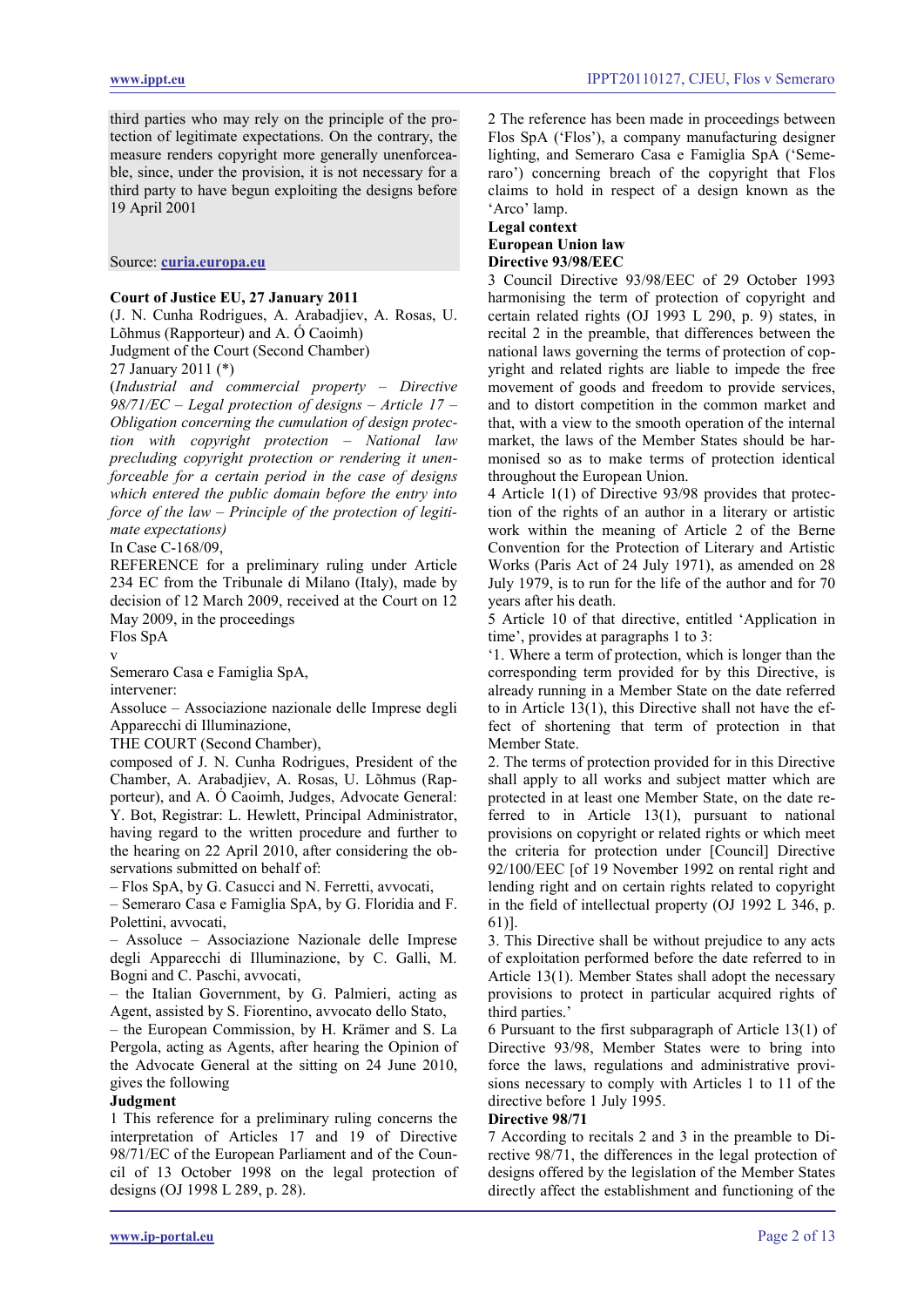internal market as regards goods embodying designs and can distort competition within the internal market; as a result the approximation of national design protection laws is necessary for the smooth functioning of the market.

8 In the words of recital 8 to Directive 98/71, 'in the absence of harmonisation of copyright law, it is important to establish the principle of cumulation of protection under specific registered design protection law and under copyright law, whilst leaving Member States free to establish the extent of copyright protection and the conditions under which such protection is conferred'.

9 Article 12 of Directive 98/71, entitled 'Rights conferred by the design right', provides as follows:

'1. The registration of a design shall confer on its holder the exclusive right to use it and to prevent any third party not having his consent from using it. The aforementioned use shall cover, in particular, the making, offering, putting on the market, importing, exporting or using of a product in which the design is incorporated or to which it is applied, or stocking such a product for those purposes.

2. Where, under the law of a Member State, acts referred to in paragraph 1 could not be prevented before the date on which the provisions necessary to comply with this Directive entered into force, the rights conferred by the design right may not be invoked to prevent continuation of such acts by any person who had begun such acts prior to that date.'

10 Article 17 of Directive 98/71, entitled 'Relationship to copyright' provides:

'A design protected by a design right registered in or in respect of a Member State in accordance with this Directive shall also be eligible for protection under the law of copyright of that State as from the date on which the design was created or fixed in any form. The extent to which, and the conditions under which, such a protection is conferred, including the level of originality required, shall be determined by each Member State.'

11 The first subparagraph of Article 19(1) of Directive 98/71 provided that Member States were to bring into force the laws, regulations or administrative provisions necessary to comply with the directive not later than 28 October 2001.

#### **Directive 2001/29/EC**

12 Article 1 of Directive 2001/29/EC of the European Parliament and of the Council of 22 May 2001 on the harmonisation of certain aspects of copyright and related rights in the information society (OJ 2001 L 167, p. 10), entitled 'Scope', states, at paragraph 1, that the directive concerns the legal protection of copyright and related rights in the framework of the internal market, with particular emphasis on the information society.

13 Article 2 of Directive 2001/29, entitled 'Reproduction right', provides:

'Member States shall provide for the exclusive right to authorise or prohibit direct or indirect, temporary or permanent reproduction by any means and in any form, in whole or in part:

(a) for authors, of their works;

#### **National legislation**

. . . <sup>,</sup>

14 Protection of designs is conferred by Royal Decree No 1411 of 25 August 1940 concerning provisions laid down by law in respect of patents for industrial designs (GURI No 247 of 21 October 1940). In the version which applied until 19 April 2001, Article 5 of the royal decree provided:

'An ornamental design patent may be granted in respect of a new design which is capable of conferring on certain industrial products a special ornamental character by virtue of shape or by a particular combination of lines, colours or other features. The provisions relating to copyright shall not apply to the abovementioned designs …'

15 Point 4 of the first paragraph of Article 2 of Law No 633 of 22 April 1941 concerning copyright and other rights related to the exercise thereof (GURI No 166 of 16 July 1941, 'Law No 633/1941'), in the version which applied until 19 April 2001, made copyright protection for designs subject to the condition of 'separability' ('scindabilità'), providing that copyright protection was afforded for 'works …, even the industrial applications of such works, provided that their artistic value is separable from the industrial nature of the product with which they are associated'.

16 Article 22 of Legislative Decree No 95 of 2 February 2001 implementing Directive 98/71 (GURI No 79 of 4 April 2001, 'Legislative Decree No 95/2001'), which entered into force on 19 April 2001, amended point 4 of the first paragraph of Article 2 of Law No 633/1941, removing the requirement for 'separability' and adding to the categories of protected works, as a new point 10, 'industrial designs which possess in themselves creative character and artistic value'.

17 Legislative Decree No 164 of 12 April 2001 implementing Directive 98/71 (GURI No 125 of 31 May 2001, 'Legislative Decree No 164/2001'), inserted Article 25a into Legislative Decree No 95/2001, which introduced, as a transitional provision, a 10-year moratorium starting on 19 April 2001, during which 'the protection conferred on designs under point 10 of the first paragraph of Article 2 of Law [No 633/1941] shall not be enforceable as against those persons who engaged before that date in the manufacture, supply or marketing of products based on designs that were in, or had entered into, the public domain'.

18 That provision was subsequently restated in Article 239 of the Italian Industrial Property Code (the 'IPC',) which was adopted in 2005.

19 Article 4(4) of Decree-Law No 10 of 15 February 2007 implementing Community and international obligations (GURI No 38 of 15 February 2007), converted into a law by Law No 46 of 6 April 2007, abolished the 10-year moratorium introduced by Legislative Decree No 164/2001, amending Article 239 of the IPC. Article 239, as amended, provided:

'The protection conferred on industrial designs under point 10 of the first paragraph of Article 2 of Law [No 633/1941] shall not be enforceable as against products based on designs that were in, or had entered into, the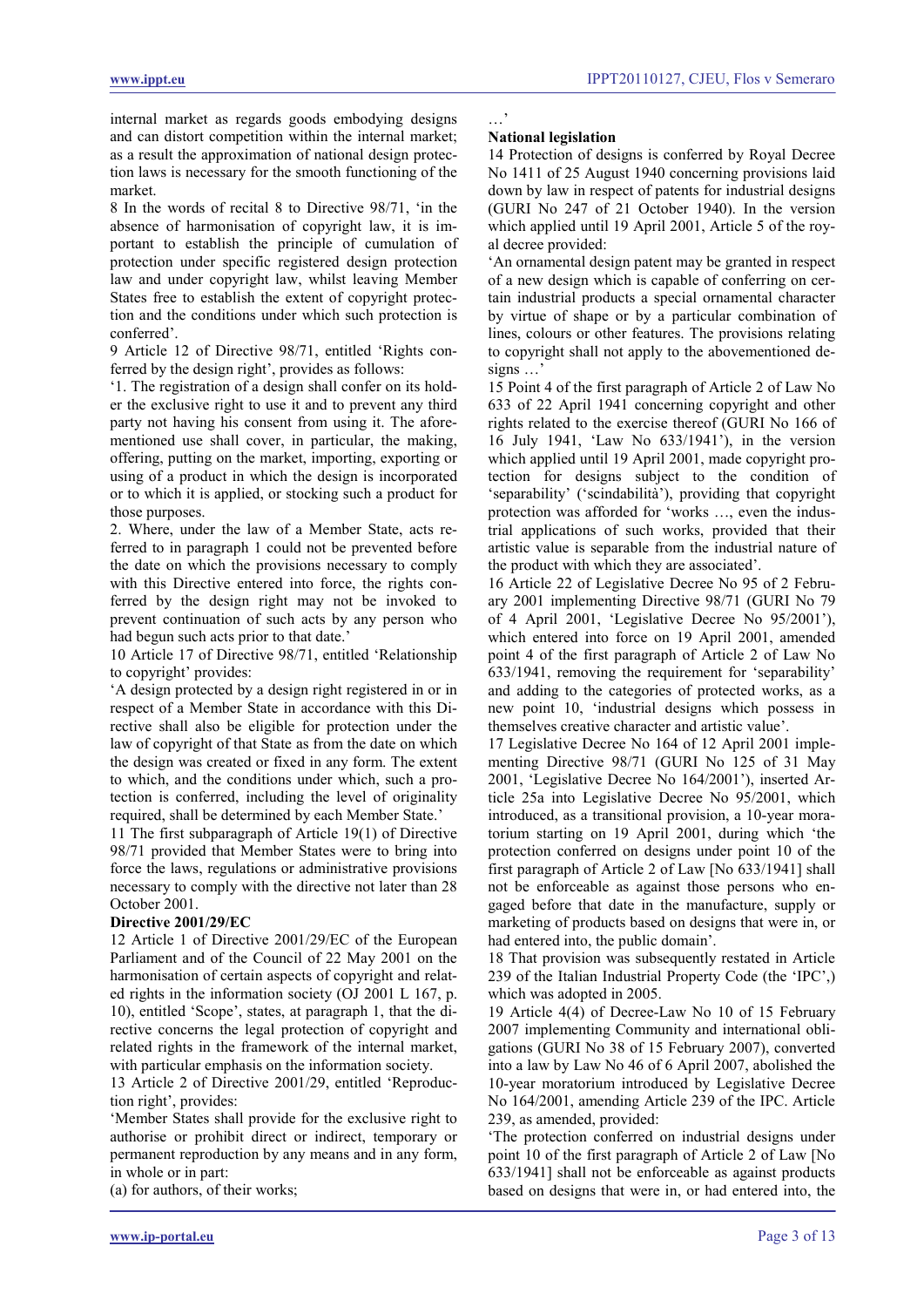public domain prior to the entry into force of Legislative Decree [No 95/2001].'

#### **The dispute in the main proceedings and the questions referred for a preliminary ruling**

20 On 23 November 2006, Flos brought proceedings against Semeraro before the Tribunale di Milano (Milan district court) complaining that Semeraro had imported from China and marketed in Italy a lamp called the 'Fluida' lamp, which, in its submission, imitated all the stylistic and aesthetic features of the Arco lamp, an industrial design in which Flos claimed to hold the property rights.

21 It is apparent from the order for reference that, in interim proceedings preceding the action on the merits in which that order was made, it was found that the Arco lamp, which was created in 1962 and entered the public domain before 19 April 2001, was eligible for copyright protection as an industrial design under Law No 633/1941, as amended by Legislative Decree No 95/2001, and that the lamp imported by Semeraro 'slavishly imitated all [its] stylistic and aesthetic features'. The court hearing the interim proceedings, by order of 29 December 2006, therefore confiscated the imported lamps and prohibited Semeraro from continuing to market them.

22 As regards the proceedings on the substance, the national court states that, since these proceedings were commenced, legislative amendments have been made concerning copyright protection for industrial designs and that some doubt arises as to their conformity with Directive 98/71 and, more specifically, with the principle of cumulation of protection established by Article 17 of that directive.

23 In particular, the national court refers in that regard to Article 239 of the IPC, as amended by Article 4(4) of Decree Law No 10 of 15 February 2007.

24 In those circumstances, the Tribunale di Milano decided to stay the proceedings and to refer the following questions to the Court for a preliminary ruling:

'1. Must Articles 17 and 19 of Directive [98/71] be interpreted as meaning that, in implementing a … law of a Member State which has introduced copyright protection for designs into its legal order in accordance with that Directive, the discretion accorded to such a Member State to establish independently the extent to which, and the conditions under which, such protection is conferred may include discretion to preclude such protection in the case of designs which – albeit meeting the requirements for protection laid down in copyright law – fell to be regarded as having entered the public domain before the date on which the statutory provisions introducing copyright protection for designs into the domestic legal order entered into force, in so far as they had never been registered as designs or in so far as the relevant registration had already expired by that date?

2. If the answer to the first question is in the negative, must Articles 17 and 19 of Directive [98/71] be interpreted as meaning that, in implementing a national law of a Member State which has introduced copyright protection for designs into its legal order in accordance with that Directive, the discretion accorded to such a Member State to establish independently the extent to which, and the conditions under which, such protection is conferred may include discretion to preclude such protection in the case of designs which – albeit meeting the requirements for protection laid down in copyright law – fell to be regarded as having entered the public domain before the date on which the statutory provisions introducing copyright protection for designs into the domestic legal order entered into force and where a third party – without authorisation from the holder of the copyright on such designs – has already produced and marketed products based on such designs in that State?

3. If the answers to the first and second questions are in the negative, must Articles 17 and 19 of Directive [98/71] be interpreted as meaning that, in implementing a national law of a Member State which has introduced copyright protection for designs into its legal order in accordance with that Directive, the discretion accorded to such a Member State to establish independently the extent to which, and the conditions under which, such protection is conferred may include discretion to preclude such protection in the case of designs which – albeit meeting the requirements for protection laid down in copyright law – fell to be regarded as having entered the public domain before the date on which the statutory provisions introducing copyright protection for designs into the domestic legal order entered into force and where a third party – without authorisation from the holder of the copyright on such designs – has already produced and marketed products based on such designs in that State, where protection is precluded for a substantial period (a period of 10 years)?'

#### **Consideration of the questions referred Preliminary observations**

25 The European Commission and Semeraro express some doubts as to the relevance of Article 19 of Directive 98/71 for the outcome of the dispute in the main proceedings, since that provision merely sets the period within which the Member States were to comply with the directive.

26 In that regard, the order for reference contains no explanation of the relevance, for the resolution of the dispute before the national court, of the expiry of the period for transposition of Directive 98/71. Indeed, in the grounds explaining this reference for a preliminary ruling, the national court refers solely to Article 17 of Directive 98/71.

27 The questions should therefore be considered to relate essentially to Article 17 of Directive 98/71 and accordingly the Court will reply to them in the light of that provision alone.

#### **First question**

28 By its first question, the national court asks, in essence, whether Article 17 of Directive 98/71 must be interpreted as precluding legislation of a Member State which excludes from copyright protection designs which were in, or entered into, the public domain before the date of entry into force of the legislation that introduced such protection into the domestic legal order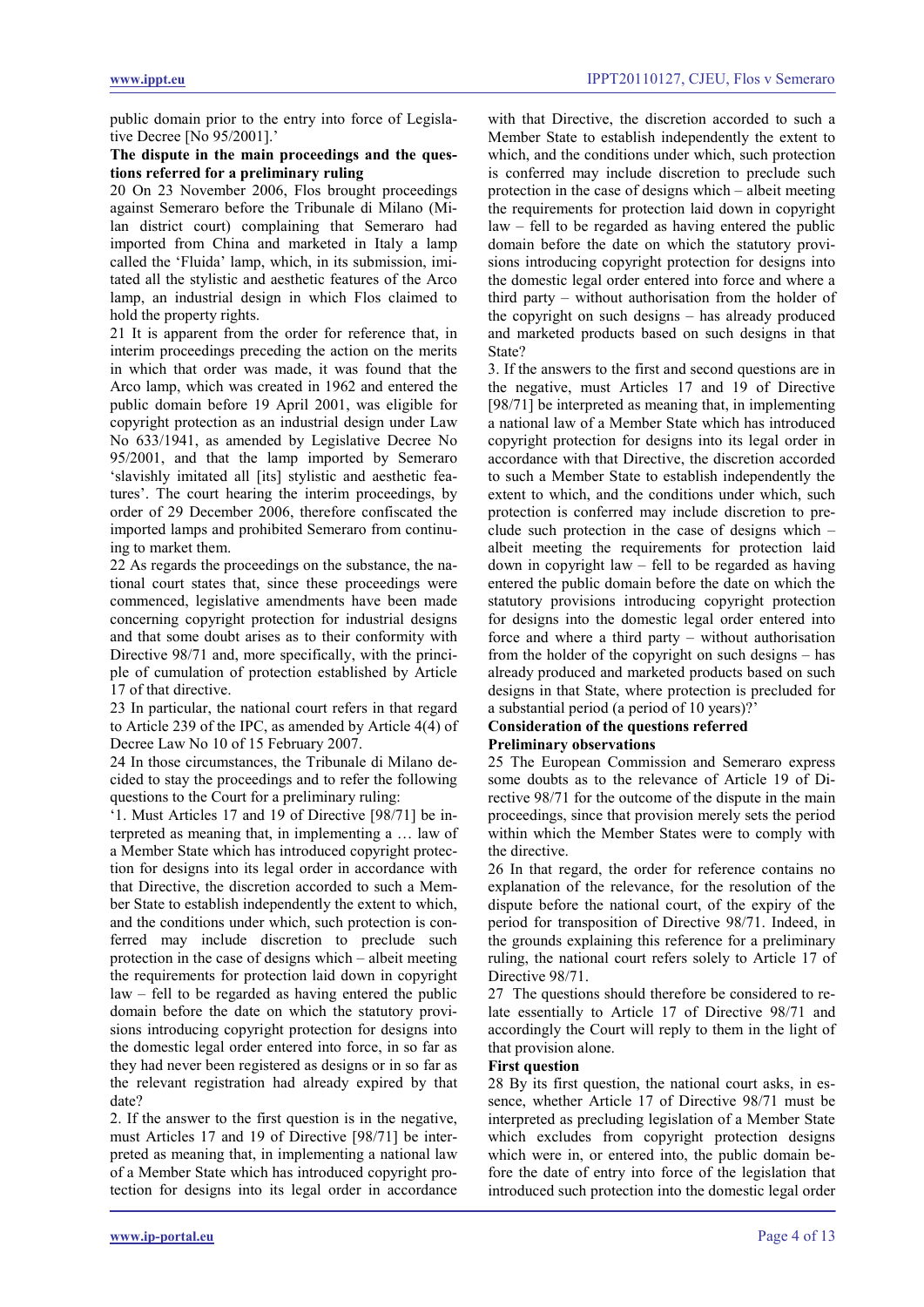of that State, either because the designs were never registered as such or because their registration had ceased to be effective as at that date, although they met all the requirements to be eligible for such protection.

29 The national court thus envisages two cases: first, the case of designs which, before the date of entry into force of the national legislation transposing Directive 98/71 (19 April 2001), were in the public domain because they had not been registered as designs and, second, the case of designs which, before that date, entered the public domain because the protection deriving from registration ceased to be effective.

30 In that regard, although Flos stated, at the hearing, that it had not registered the lamp at issue in the main proceedings as a design, the order for reference provides no information in that respect.

31 The Court must therefore take into account both the cases mentioned in paragraph 29 of this judgment when it replies to the first question. It falls to the national court to determine whether or not the lamp was registered as a design.

32 As regards the first case (that of designs which have never been registered as such), Article 17 of Directive 98/71 provides that only a design protected by a design right registered in or in respect of a Member State in accordance with that directive may be eligible, by virtue of the directive, for protection under the law of copyright of that State.

33 It follows that designs which, before the date of entry into force of the national legislation transposing Directive 98/71 into the legal order of a Member State, were in the public domain because they had not been registered do not fall within the scope of Article 17 of the directive.

34 However, it is conceivable that copyright protection for works which may be unregistered designs could arise under other directives concerning copyright, in particular Directive 2001/29, if the conditions for that directive's application are met, a matter which falls to be determined by the national court.

35 As regards the second case (that of designs which have entered the public domain because the protection resulting from registration has ceased to be effective), although the first sentence of Article 17 of Directive 98/71 provides that a design protected by a design right registered in or in respect of a Member State is also eligible for protection under the law of copyright of that State as from the date on which the design was created or fixed in any form, the second sentence of Article 17 allows the Member States to determine the extent to which, and the conditions under which, such a protection is conferred, including the level of originality required.

36 However, the second sentence cannot be interpreted as meaning that Member States have a choice as to whether or not to confer copyright protection for a design protected by a design right registered in or in respect of a Member State if the design meets the conditions under which copyright protection is conferred.

37 Indeed, it is clear from the wording of Article 17 of Directive 98/71, and particularly from the use of the

word 'also' in the first sentence thereof, that copyright protection must be conferred on all designs protected by a design right registered in or in respect of the Member State concerned.

38 The intention of the European Union legislature to confer that protection also emerges clearly from recital 8 in the preamble to Directive 98/71, affirming, in the absence of harmonisation of copyright legislation, the principle of cumulation of protection under specific registered design protection law and under copyright law.

39 Nor does the fact that the Member States are entitled to determine the extent of copyright protection and the conditions under which it is conferred affect the term of that protection, since the term has already been harmonised at European Union level by Directive 93/98.

40 In that regard, Article 1(1) of Directive 93/98 provides for copyright in a literary or artistic work within the meaning of Article 2 of the Berne Convention for the Protection of Literary and Artistic Works to run for the life of the author and for 70 years after his death. Article 10(2) of Directive 93/98 provides that that term of protection is to apply to all works and subject matter which, on 1 July 1995, were protected in at least one Member State.

41 It follows that, under Article 17 of Directive 98/71, designs which were protected by a design right in or in respect of a Member State and which met the conditions under which copyright protection is conferred by the Member States, in particular the condition relating to the level of originality, and in respect of which the term laid down in Article 1(1) of Directive 93/98, in conjunction with Article 10 (2) thereof, had not yet expired, were to be eligible for copyright protection in that Member State.

42 In that regard, as the Court stated in paragraphs 18 to 20 of its judgment in **[Case C-60/98 Butterfly](http://www.ippt.eu/files/1999/IPPT19990629_ECJ_Butterfly_Music_v_Cemed.pdf) Music [\[1999\] ECR I-3939](http://www.ippt.eu/files/1999/IPPT19990629_ECJ_Butterfly_Music_v_Cemed.pdf)**, it is clear from Article 10(2) of Directive 93/98 that application of the terms of protection laid down by the directive may have the effect, in the Member States which had a shorter term of protection under their legislation, of protecting afresh works or subject matter which had entered the public domain. The Court held that that consequence results from the express will of the European Union legislature and that such a solution was intended to achieve as rapidly as possible the objective – formulated, in particular, in recital 2 in the preamble to Directive  $93/98 - of$ harmonising the national laws on the terms of protection of copyright and related rights and to avoid the situation where rights have expired in some Member States but are protected in others.

43 That reasoning must also hold true in relation to the revival of copyright protection for designs which were previously protected by another intellectual property right. Indeed, in view of recitals 2 and 3 in the preamble to Directive 98/71, national law transposing the directive cannot – without undermining both the uniform application of the directive throughout the European Union and the smooth functioning of the internal market for products incorporating designs –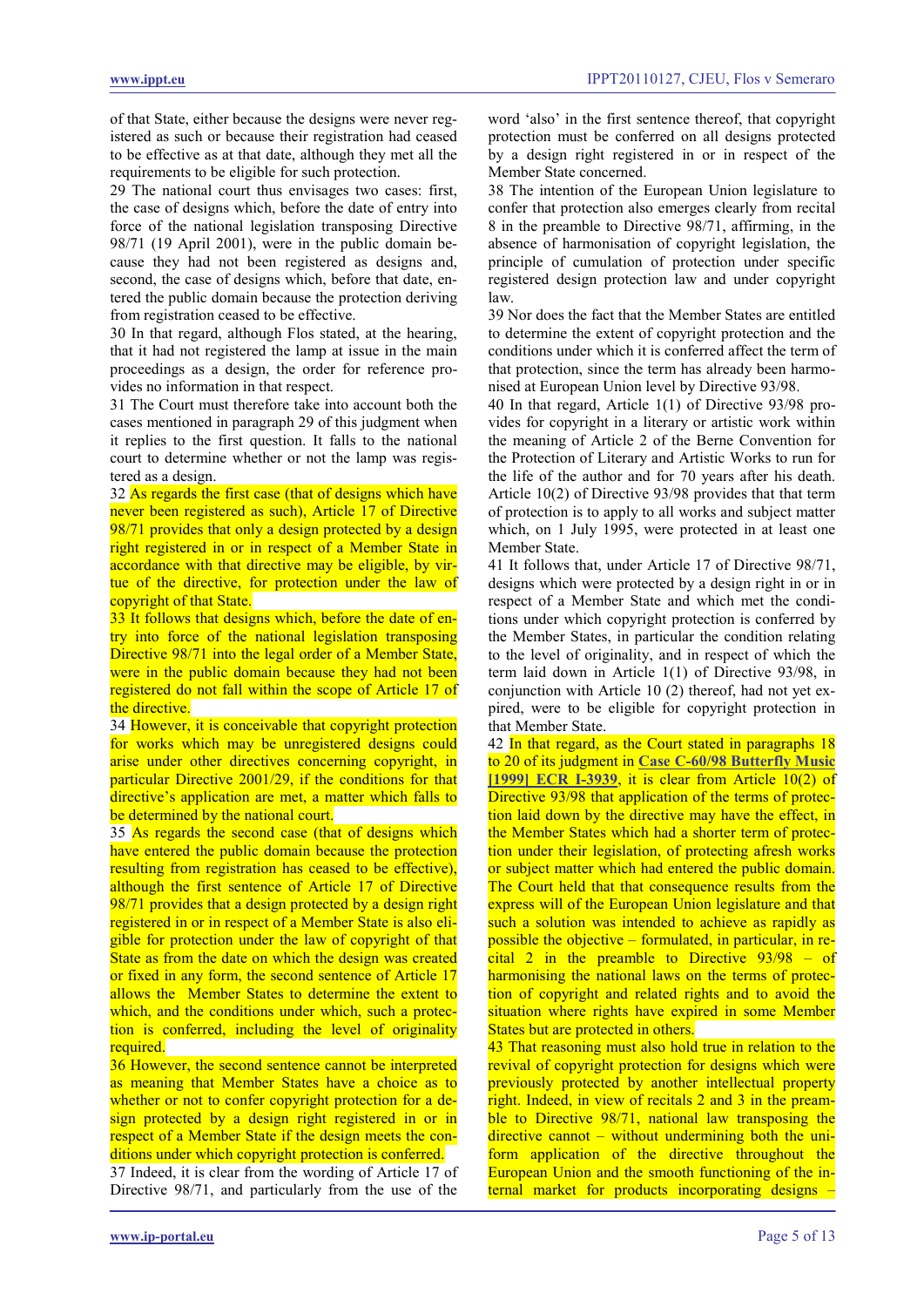preclude copyright protection in the case of designs which, although being in the public domain before the date of entry into force of the national law concerned, at that date meet all the requirements to be eligible for such protection.

44 Accordingly, the answer to the first question is that Article 17 of Directive 98/71 must be interpreted as precluding legislation of a Member State which excludes from copyright protection in that Member State designs which were protected by a design right registered in or in respect of a Member State and which entered the public domain before the date of entry into force of that legislation, although they meet all the requirements to be eligible for such protection.

#### **Second and third questions**

45 By its second and third questions, which it is appropriate to consider together, the national court asks, in essence, whether Article 17 of Directive 98/71 must be interpreted as precluding legislation of a Member State which – either for a substantial period, namely 10 years, or completely – excludes from copyright protection designs which, although they meet all the requirements to be eligible for copyright protection, entered the public domain before the date of entry into force of that legislation, that being the case with regard to third parties who have produced and marketed products based on such designs in that State.

46 Concerning the revival of protection under an intellectual property right, namely copyright, for designs which were in the public domain, Flos, the Italian Government and the Commission, in their written observations, and Semeraro, at the hearing, maintained that such protection is likely to give rise to a conflict between, on the one hand, the legitimate interests of the rightholders and their successors in title and, on the other, the interests of third parties acting in good faith who had relied on the availability of the designs in order to produce or market products on the basis of those designs.

47 It is true that national legislation transposing Directive 98/71, such as Legislative Decree No 164/2001 inserting Article 25a into Legislative Decree No 95/2001, and Article 239 of the IPC, setting a 10-year moratorium which renders the protection of the designs concerned unenforceable as against a category of third parties to have manufactured products on the basis of those designs before 19 April 2001, may give rise to a legitimate expectation, on the part of third party producers of those products, that they will be able to continue using those designs.

48 However, as regards the application of copyright protection to designs, Directive 98/71, unlike Article 10(3) of Directive 93/98, does not contain express provision as to its application in time so far as the protection of the acquired rights and legitimate expectations of third parties is concerned.

49 In that regard, Article 12(2) of Directive 98/71, which concerns the carrying out of acts of exploitation of designs by any person who first carried out such acts before the date of entry into force of the national provisions transposing the directive, relates solely to rights conferred by registration of a design, as is apparent from the actual wording of Article 12(2), and it cannot therefore apply in relation to copyright protection.

<span id="page-5-0"></span>50 However, the absence of a provision expressly referring to protection, for third parties, of acquired rights and legitimate expectations in relation to the revival of copyright protection provided for in Article 17 of Directive 98/71 does not preclude application of the principle that acquired rights must be respected or the principle of legitimate expectations, both of which are among the fundamental principles of European Union law.

51 In that connection, it should be recalled that, in accordance with the principle that amending legislation applies, except where otherwise provided, to the future consequences of situations which arose under the law as it stood before amendment (see, in particular, Case 68/69 Brock [1970] ECR 171, paragraph 6; Case 270/84 Licata v Economic and Social Committee [1986] ECR 2305, paragraph 31; and **[Butterfly Music](http://www.ippt.eu/files/1999/IPPT19990629_ECJ_Butterfly_Music_v_Cemed.pdf)**, paragraph 24), acts performed before the date of entry into force of new legislation continue to be governed by the previous law. Thus, the revival of copyright protection has no effect on acts of exploitation definitively performed by a third party before the date on which such rights became applicable.

52 Conversely, by virtue of that principle, the fact that copyright protection applies with regard to the future consequences of situations which are not definitively settled means that it has an effect on a third party's rights to continue the exploitation of subject-matter which is protected afresh by an intellectual property right (see, to that effect, Butterfly Music, paragraph 24).

53 It should also be recalled that it is settled case-law that the principle of the protection of legitimate expectations cannot be extended to the point of generally preventing new rules from applying to the future consequences of situations which arose under the earlier rules (see, to that effect, Case 278/84 Germany v Commission [1987] ECR 1, paragraph 36; Case 203/86 Spain v Council [1988] ECR 4563, paragraph 19; Case C-221/88 Busseni [1990] ECR I-495, paragraph 35; and **[Butterfly](http://www.ippt.eu/files/1999/IPPT19990629_ECJ_Butterfly_Music_v_Cemed.pdf) Music**, paragraph 25).

54 In this instance, the Member State concerned adopted two types of legislative measure intended to protect the acquired rights and legitimate expectations of a particular category of third parties.

55 As regards, in the first place, the legislative measure providing for a transitional period in relation to a specific category of third parties with a view to protecting their legitimate interests, it follows from the principle that acquired rights must be respected and from the principle of the protection of legitimate expectations that Article 17 of Directive 98/71 does not preclude such a measure, provided that the measure does not have the effect of deferring for a substantial period the application of the new rules on copyright protection for designs so as to prevent them from applying on the date laid down by that directive (see, to that effect, Butterfly Music, paragraphs 23 and 28).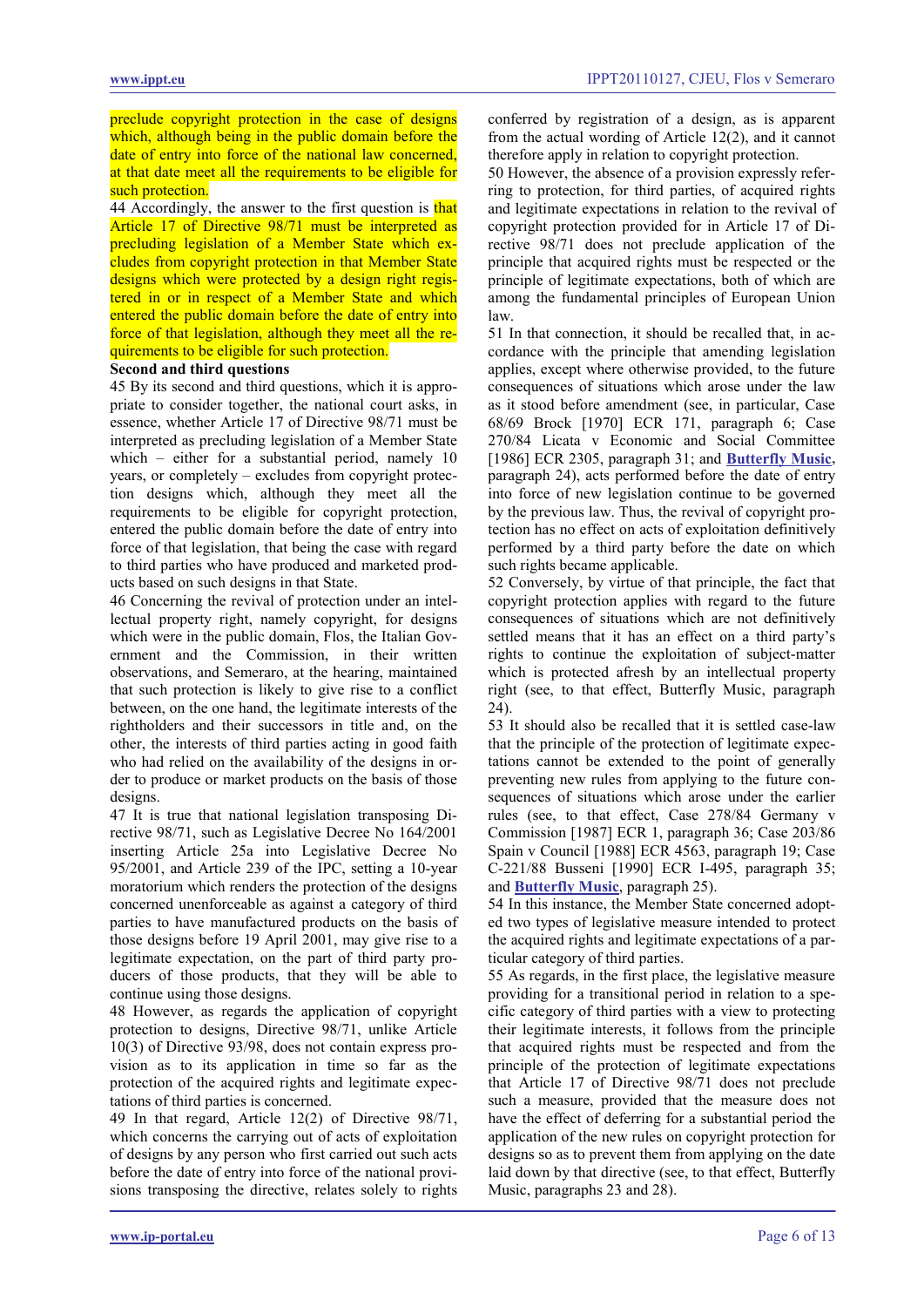56 In that regard, the assessment of the compatibility of the length of that transitional period and of the category of third parties covered by the legislative measure must be carried out in the light of the principle of proportionality.

57 Accordingly, the legislative measure adopted by the Member State concerned must be appropriate for attaining the objective pursued by the national law and necessary for that purpose – namely ensuring that a balance is struck between, on the one hand, the acquired rights and legitimate expectations of the third parties concerned and, on the other, the interests of the rightholders. Care must also be taken to make sure that the measure does not go beyond what is needed to ensure that that balance is struck.

58 For that purpose, the measure may be regarded as appropriate only if it is directed at a category of third parties entitled to rely on the principle of protection of legitimate expectations – that is to say, persons who have already performed acts of exploitation in relation to designs within the public domain at the date of entry into force of the legislation transposing Article 17 of Directive 98/71 into the domestic law of the Member State concerned.

59 Furthermore, the legislative measure should ensure that the period of use of the designs by those third parties is limited to what is necessary for them to phase out the part of their business that is based on earlier use of those designs or to clear their stock.

60 The measure does not go beyond what is necessary to ensure that a balance is struck between the competing rights if it does not defer entitlement to copyright protection for a substantial period.

61 In this instance, as regards the definition of the category of third parties as against whom it is provided that copyright protection is for a temporary period to be unenforceable, Legislative Decree No 95/2001 and Article 239 of the IPC may be regarded as appropriate since they are directed solely at persons who acquired their rights before the entry into force of the national measures transposing Directive 98/71.

62 Conversely, unenforceability for a transitional period of 10 years does not appear to be justified by the need to safeguard the economic interests of third parties acting in good faith, since it is apparent that a shorter period would also allow the part of their business that is based on earlier use of those designs to be phased out and, even more so, their stock to be cleared.

63 Furthermore, a 10-year moratorium in respect of copyright protection appears to go beyond what is necessary, since, by taking 10 years off the period during which a work is protected (as a rule 70 years after the death of the author), the application of copyright protection is deferred for a substantial period.

64 As regards, in the second place, Article 4(4) of Decree Law No 10 of 15 February 2007, abolishing the moratorium and rendering copyright protection unenforceable for an indefinite period in the case of products manufactured on the basis of designs which were in the public domain before 19 April 2001, it follows from the foregoing that such a measure negates

Article 17 of Directive 98/71, since it has the effect of preventing, generally, the application of the new protection, that is to say, protection relating to copyright. Nor does that measure seek to restrict the category of third parties who may rely on the principle of the protection of legitimate expectations. On the contrary, the measure renders copyright more generally unenforceable, since, under the provision, it is not necessary for a third party to have begun exploiting the designs before 19 April 2001.

<span id="page-6-0"></span>65 In view of all the foregoing considerations, the answer to the second and third questions is that, Article 17 of Directive 98/71 must be interpreted as precluding legislation of a Member State which – either for a substantial period of 10 years or completely – excludes from copyright protection designs which, although they meet all the requirements to be eligible for copyright protection, entered the public domain before the date of entry into force of that legislation, that being the case with regard to any third party who has manufactured or marketed products based on such designs in that State – irrespective of the date on which those acts were performed.

#### **Costs**

66 Since these proceedings are, for the parties to the main proceedings, a step in the action pending before the national court, the decision on costs is a matter for that court. Costs incurred in submitting observations to the Court, other than the costs of those parties, are not recoverable.

#### **On those grounds, the Court (Second Chamber) hereby rules:**

1. Article 17 of Directive 98/71/EC of the European Parliament and of the Council of 13 October 1998 on the legal protection of designs must be interpreted as precluding legislation of a Member State which excludes from copyright protection in that Member State designs which were protected by a design right registered in or in respect of a Member State and which entered the public domain before the date of entry into force of that legislation, although they meet all the requirements to be eligible for copyright protection.

2. Article 17 of Directive 98/71 must be interpreted as precluding legislation of a Member State which – either for a substantial period of 10 years or completely –  $ex$ cludes from copyright protection designs which, although they meet all the requirements to be eligible for copyright protection, entered the public domain before the date of entry into force of that legislation, that being the case with regard to any third party who has manufactured or marketed products based on such designs in that State – irrespective of the date on which those acts were performed.

#### **Opinion of Advocate General Bot**

delivered on 24 June 2010 1(1) Case C-168/09 Flos SpA v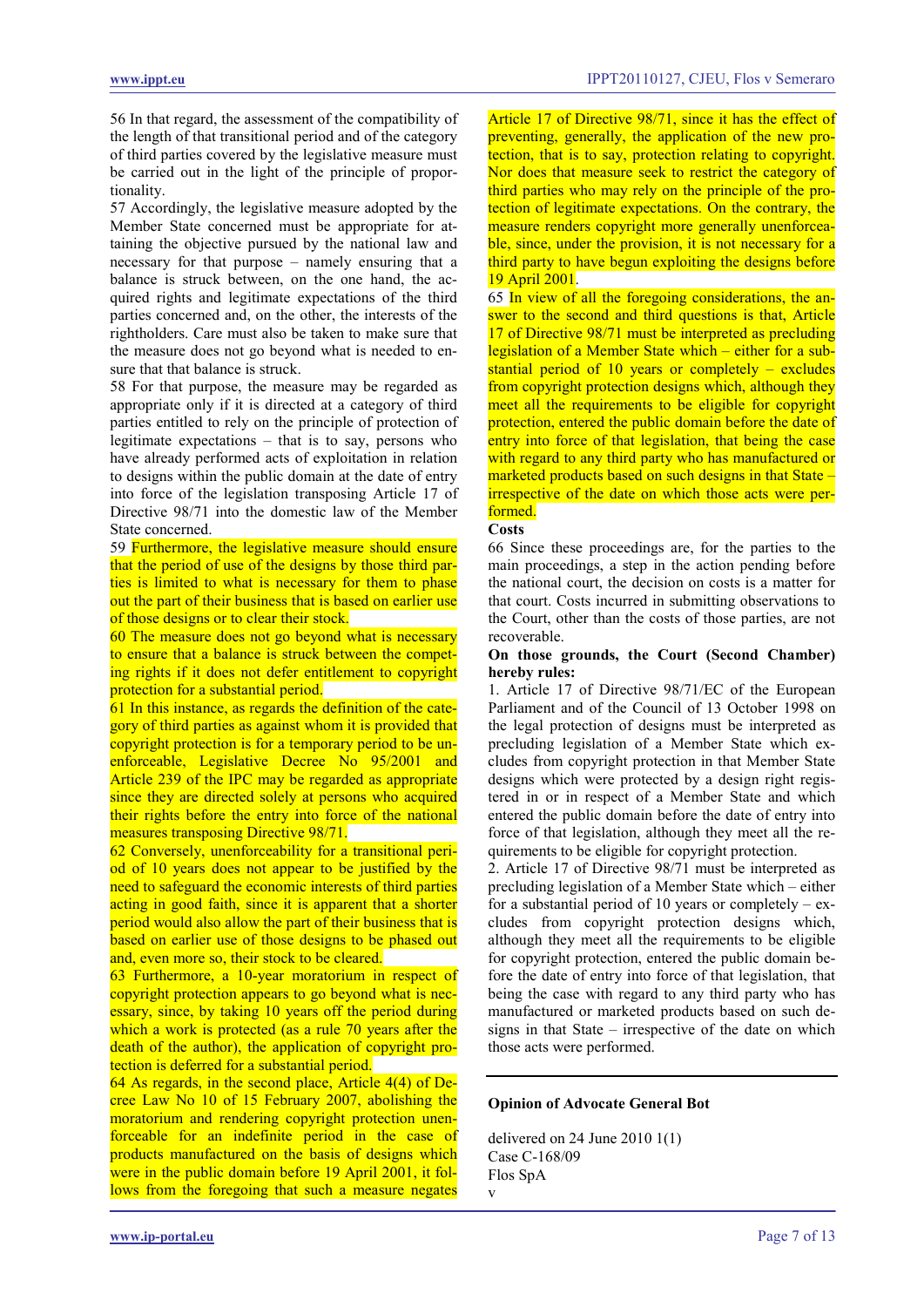Semeraro Casa e Famiglia SpA

Reference for a preliminary ruling from the Tribunale di Milano (Italy)

*(Directive 98/71/EC – Industrial and commercial property – Legal protection of designs – Application of copyright to designs within the public domain – Directive 93/98/EEC – Acquired rights – Transitional period)*

1. The legal framework of the present case is Directive 98/71/EC, (2) Article 17 of which enshrines the principle of the cumulation of protection of registered designs with copyright protection. Thus, under that provision, a design enjoys protection under copyright law as from the date on which the design was created or fixed in any form.

2. A dispute concerning the reproduction of the famous Arco lamp, conceived by the Castiglioni brothers, arose between Flos SpA ('Flos'), which declares that it holds all the property rights in that lamp, and Semeraro Casa e Famiglia SpA ('Semeraro').

3. In accordance with the national legislation in force at the time, the design of the Arco lamp was within the public domain and Semeraro was thus entitled to manufacture, import from China and market the Fluida lamp that imitates the shape of the Arco design.

4. With the entry into force of Directive 98/71 and its transposition into the Italian legal order, Flos considers that copyright law ought to apply to the Arco design. It therefore objects to the fact that Semeraro is manufacturing and marketing the Fluida lamp, and is calling upon the Italian courts to prohibit marketing of the lamp.

5. The question that arises in the present case is therefore whether, first, a design which was in the public domain before the entry into force of Directive 98/71 enjoys protection under copyright law.

6. In the event of a reply in the affirmative to this first question, the referring court asks, secondly, whether the fact that a third party has lawfully manufactured and marketed a product imitating the shape of a design in the public domain affects the eligibility for copyright protection of that design and, if appropriate, whether it is possible to establish a transitional period during which such protection is excluded.

7. In this Opinion I shall be proposing that the Court should rule that Article 17 of Directive 98/71 must be interpreted as precluding legislation in a Member State which provides that designs which entered the public domain before the entry into force of national provisions implementing that directive are not eligible for copyright protection.

8. Next, I shall state the reasons why I believe that Article 17 of Directive 98/71 does not preclude the establishment of a reasonable transitional period during which persons who were lawfully entitled to manufacture and market a product imitating a design that was in the public domain before the entry into force of national provisions implementing that directive may continue to market that product.

**I – Legal framework A – European Union Law** 

# **1. Directive 93/98/EEC**

9. Council Directive 93/98/EEC of 29 October 1993 harmonising the term of protection of copyright and certain related rights (3) entered into force on 1 July 1995. (4)

10. That directive provides for copyright protection of a literary or artistic work for the lifetime of the author plus 70 years after his or her death. (5)

11. Under Article 10(2) of Directive 93/98, '[t]he terms of protection provided for in this Directive shall apply to all works and subject matter which are protected in at least one Member State, on the date referred to in Article 13(1), pursuant to national provisions on copyright or related rights or which meet the criteria for protection under Directive 92/100/EEC [(6)]'.

12. Under Article 10(3), Directive 93/98 is without prejudice to any acts of exploitation performed before the date of the directive's entry into force. Member States are to adopt the necessary provisions to protect in particular acquired rights of third parties.

### **2. Directive 98/71**

13. Directive 98/71 is intended to approximate the design protection laws of the Member States.

14. In particular, that directive enshrines the principle of the cumulation of protection under specific registered design protection law with protection under copyright law.

15. Thus, under Article 17 of that directive, '[a] design protected by a design right registered in or in respect of a Member State in accordance with this Directive shall also be eligible for protection under the law of copyright of that State as from the date on which the design was created or fixed in any form. The extent to which, and the conditions under which, such a protection is conferred, including the level of originality required, shall be determined by each Member State'.

16. Under Article 19 of Directive 98/71, Member States had until 28 October 2001 to comply with the directive.

# **B – National law**

17. Prior to the transposition of Directive 98/71 into the Italian legal order, Law No 633 of 22 April 1941 on the protection of copyright and other related rights (7) provided, in point 4 of the first paragraph of Article 2, that this protection was conferred on works of sculpture, painting, design, engraving and similar figurative arts, including stage and set designs, and the industrial applications of such works, provided that their artistic value was separable from the industrial nature of the product with which they were associated.

18. After the transposition of Directive 98/71 into the Italian legal order, Legislative Decree No 95 of 2 February 2001 on the implementation of Directive 98/71 (8), amended that provision by removing the separability requirement. Thus, as a result of that amendment, point 4 of paragraph 1 of Article 2 of Law No 633/41 was deleted and a point 10 was added. Under this new point, industrial designs which possess in themselves creative character and artistic value are protected by copyright. Legislative Decree No 95/2001 entered into force on 19 April 2001.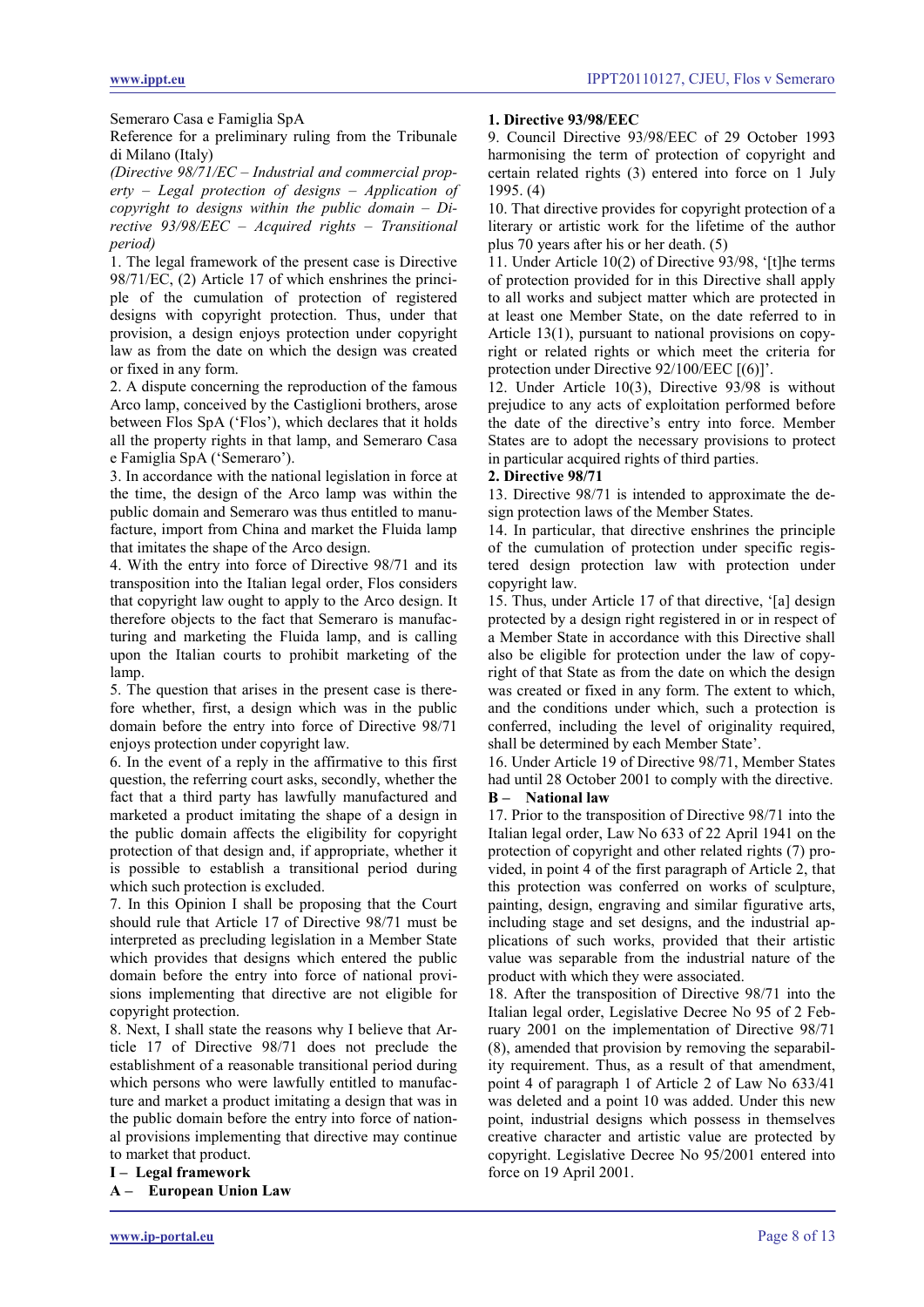19. Legislative Decree No 164 of 12 April 2001 on the implementation of Directive 98/71 (9) inserted into Legislative Decree No 95/2001 an Article 25a which provided that, for a period of ten years from the date of entry into force of the latter decree, the protection conferred on designs under point 10 of the first paragraph of Article 2 of Law No 633 of 22 April 1941 was not enforceable as against those who engaged before that date in the manufacture, supply or marketing of products based on designs that had entered into the public domain.

20. All those provisions were incorporated into the Italian Industrial Property Code. In particular, Article 239 of that code reproduced the ten-year moratorium established by Article 25a of Legislative Decree No 95/2001. Likewise, Article 44 of the code limited the duration of protection conferred by copyright to 25 years from the death of the author, instead of 70 years.

21. However, the Commission of the European Communities commenced proceedings against the Italian Republic for non-compliance with Articles 17 and 18 of Directive 98/71 since, according to the Commission, the ten-year moratorium and the limitation of protection to 25 years from the death of the author were contrary to those articles.

22. In order to comply with European Union law, the Italian Republic adopted paragraph 4 of Article 4 of Decree-Law No 10 of 15 February 2007 implementing Community and international obligations. (10) This provision increases the duration of copyright in respect of industrial designs to 70 years and amends Article 239 of the Italian Industrial Property Code. Thus, under that article, the protection granted to industrial designs within the meaning of the first paragraph of Article  $2(10)$  of Law No  $633/41$ , as amended, is not enforceable as against products made in accordance with designs that entered into the public domain before the date of entry into force of Legislative Decree No 95/2001.

#### **II – Facts and main proceedings**

23. Flos is an Italian company which has, since the beginning of the 1960's, been operating in the sector of high-value lighting products. It stated that it holds all property rights in the famous Arco lamp design created by the Italian designers Achilles and Pier Giacomo Castiglioni.

24. Flos claims that Semeraro imported from China and marketed in Italy the Fluida lamp design that imitates all the stylistic and aesthetic features of the Arco lamp, in breach of its copyright in that lamp. Flos considers that Semeraro infringed its property rights in the industrial design for the Arco lamp and that it therefore infringed competition law.

25. Semeraro disputed the fact that the Arco design could have any intrinsic artistic value, which is a prerequisite under point 10 of the first paragraph of Article 2 of Law No 633/41 for eligibility for copyright protection. It further refuted the existence of any identity of form between the two lamp designs.

26. It should be made clear that, since the Arco lamp design was in the public domain under the national legislation in force at the time, Semeraro was lawfully entitled to copy that model.

27. Assoluce (the national association of manufacturers of lighting products) intervened in support of Flos.

28. Prior to its action on the merits, Flos applied for interim measures, seeking confiscation of the Fluida lamp and an order prohibiting Semeraro from further importing or marketing the lamp.

29. By order of 29 December 2006, the Italian court ruled that the Arco lamp enjoyed copyright in the industrial design and that the Fluida lamp design imitated its form slavishly. It therefore ordered confiscation of the lamps and prohibited Semeraro from continuing to market them. That order was upheld on appeal.

30. The Tribunale di Milano (Italy) has doubts as to the conformity with European Union law of the successive legislative amendments which have occurred during the course of the proceedings.

### **III – The questions referred**

31. The Tribunale di Milano decided to stay the proceedings and to refer the following questions to the Court for a preliminary ruling:

'(1) Must Articles 17 and 19 of Directive [98/71] be interpreted as meaning that, in implementing a national law of a Member State which has introduced copyright protection for designs into its legal order in accordance with that directive, the discretion accorded to such a Member State to establish independently the extent to which, and the conditions under which, such protection is conferred may include discretion to preclude such protection in the case of designs which – albeit meeting the requirements for protection laid down in copyright law – fell to be regarded as having entered into the public domain before the date on which the statutory provisions introducing copyright protection for designs into the domestic legal order entered into force, in so far as they had never been registered as designs or in so far as the relevant registration had already expired by that date?

(2) If the answer to the first question is in the negative, must Articles 17 and 19 of Directive [98/71] be interpreted as meaning that, in implementing a national law of a Member State which has introduced copyright protection for designs into its legal order in accordance with that Directive, the discretion accorded to such a Member State to establish independently the extent to which, and the conditions under which, such protection is conferred may include discretion to preclude such protection in the case of designs which – albeit meeting the requirements for protection laid down in copyright law – fell to be regarded as having entered into the public domain before the date on which the statutory provisions introducing copyright protection for designs into the domestic legal order entered into force and where a third party – without authorisation from the holder of the copyright on such designs – has already produced and marketed products based on such designs in that State?

(3) If the answers to the first and second questions are in the negative, must Articles 17 and 19 of Directive [98/71] be interpreted as meaning that, in implementing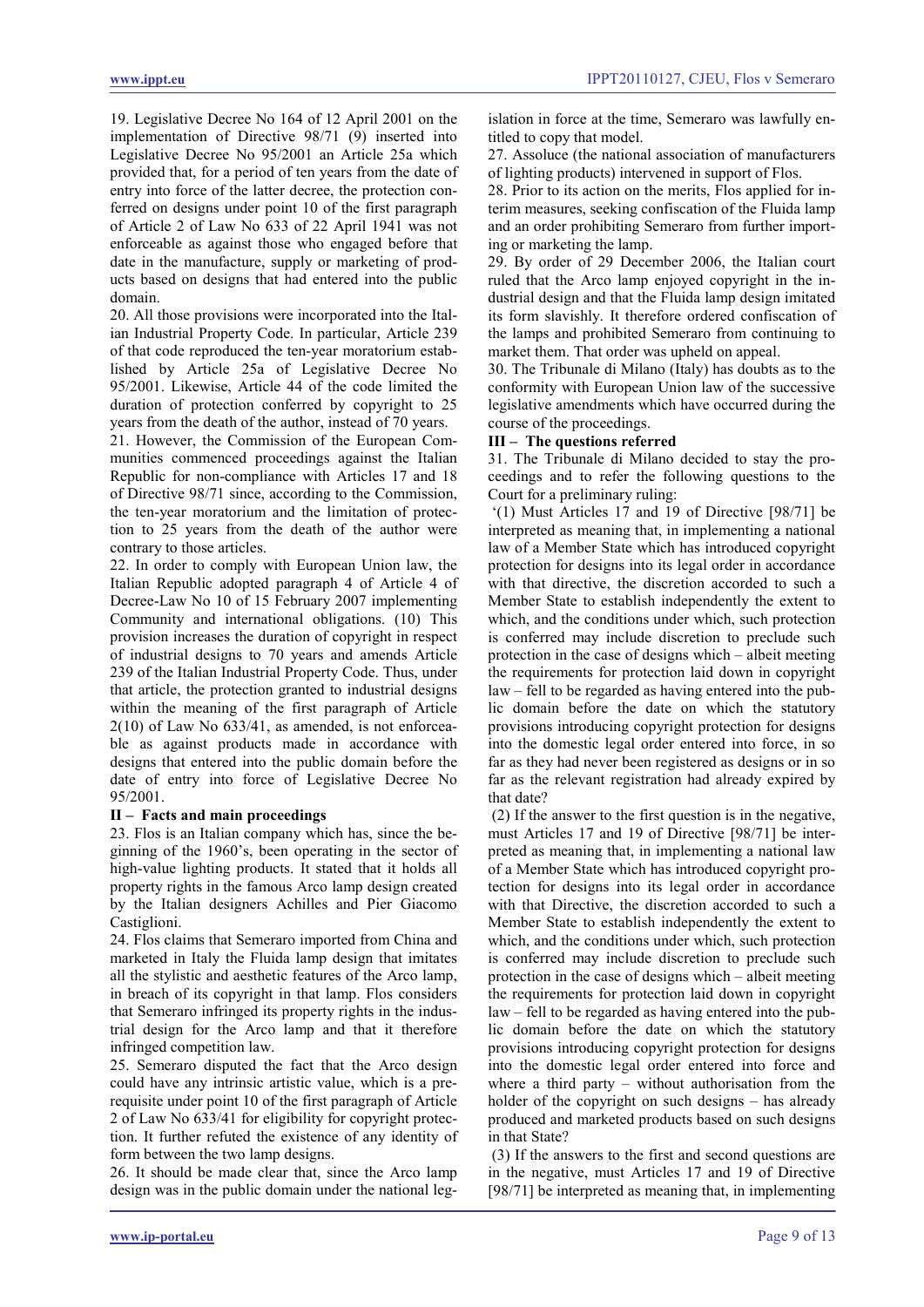a national law of a Member State which has introduced copyright protection for designs into its legal order in accordance with that Directive, the discretion accorded to such a Member State to establish independently the extent to which, and the conditions under which, such protection is conferred may include discretion to preclude such protection in the case of designs which – albeit meeting the requirements for protection laid down in copyright law – fell to be regarded as having entered into the public domain before the date on which the statutory provisions introducing copyright protection for designs into the domestic legal order entered into force and where a third party – without authorisation from the holder of the copyright on such designs – has already produced and marketed products based on such designs in that State, where protection is precluded for a substantial period (a period of 10 years)?'

#### **IV – Analysis**

32. Like the Commission, I believe that Article 19 of Directive 98/71 is not relevant to the present case. In fact, that provision merely set the date by which the Member States had to comply with the provisions of that directive, namely 28 October 2001. However, the issue to be decided in this case is not whether the Italian Republic transposed the directive within the time limits laid down.

33. The dispute in the main proceedings concerns the question whether Semeraro, which at the material time lawfully acquired the right to manufacture and market the Fluida lamp design, must now cease such manufacture and marketing on the ground that the national legislation implementing Directive 98/71 revived the copyright in the Arco model which the Fluida design copies.

34. In particular, the national court seeks to ascertain whether Article 17 of the directive must be interpreted as precluding legislation in a Member State which provides that designs which were in the public domain before the entry into force of national provisions implementing the directive are not eligible for copyright protection.

35. In the event of an affirmative answer, the national court is essentially asking whether the fact that a third party lawfully acquired the right to produce and market a product imitating a design that is in the public domain affects copyright protection in regard to that design and, in an appropriate case, whether it is possible to lay down a transitional period during which such protection is excluded.

#### **A – Application of copyright to designs that entered the public domain before the entry into force of Directive 98/71**

36. Under Article 17 of Directive 98/71, a design registered in or in respect of a Member State is also eligible for protection under the law of copyright of that State as from the date on which the design was created or fixed in any form. (11)

37. The directive does not specify whether a design that was in the public domain before it entered into force may enjoy such protection.

38. Under the second sentence of Article 17, '[t]he extent to which, and the conditions under which, such a protection is conferred … shall be determined by each Member State'. The national court accordingly asks whether the Member States have a certain margin of discretion enabling them to exclude from copyright protection designs that entered the public domain before the entry into force of the national legislation transposing Directive 98/71.

39. I do not believe so, for the following reasons.

40. It is clear from the preparatory documents which led to the enactment of Directive 98/71 that the directive is intended to harmonise national laws in respect of designs so that these laws become compatible both with each other so far as their more salient features are concerned and also with the future system of Community protection. (12)

41. It is also stated that the approximation of those laws need not cover all aspects of national legislation, but that it is sufficient to reconcile the features which are necessary for the coexistence of specific national and Community design protection and, in particular, those concerning the scope and term of protection. (13)

42. Those preparatory documents also state that '[t]here is no cause to interfere in matters such as existing national provisions relating to the official procedures and to the examination as to fulfilment of requirements for protection. (14) That is the reason, I believe, why the second sentence of Article 17 of Directive 98/71 provides that the extent to which, and the conditions under which, copyright protection is conferred, including the level of originality required, are to be determined by each Member State.

43. Conversely, the term of copyright protection and its temporal application were harmonised at European Union level in Council Directive 93/98, which was in force at the time when the facts giving rise to the dispute in the main proceedings occurred. (15)

44. Under Directive 93/98, that protection lasts for the author's lifetime plus 70 years. (16) Article 10(2) of that directive provides, in addition, that that term applies to all works and subject matter which are protected in at least one Member State on the date of entry into force of the directive.

45. I therefore believe that Article 17 of Directive 98/71 must be read in conjunction with the provisions of Directive 93/98 and, in particular, Article 10(2) of the latter directive.

46. The latter provision has already been interpreted by the Court in a case involving the revival of copyright in a musical work.

47. Thus, in its judgment in Butterfly Music, (17) the Court held that it is clear from that provision that application of the terms of protection laid down by Directive 93/98 may have the effect, in the Member States which had a shorter term of protection under their legislation, of protecting afresh works or subject-matter which had entered the public domain. (18)

48. The Court pointed out that that solution was adopted in order to achieve as rapidly as possible the objective of harmonising the national laws governing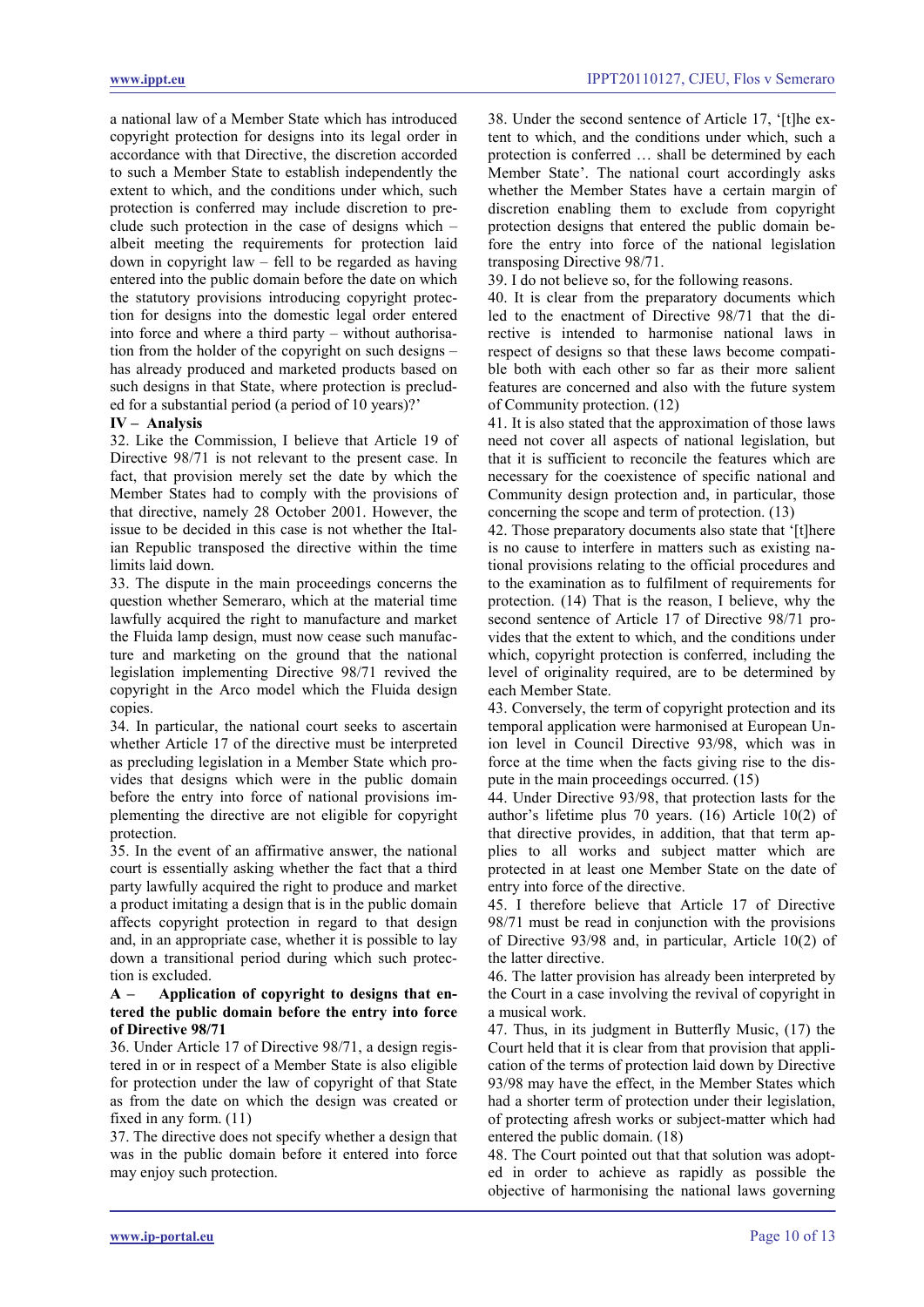the terms of protection of copyright and to avoid the situation where rights have expired in some Member States but are protected in others. (19)

49. I believe that this case-law may be applied to the present case.

50. One of the main contributions of Directive 98/71 is to lay down the principle of the cumulation of specific registered design protection with copyright protection, in order to eliminate disparities in the laws of the Member States in this field. In its preparatory work, the Commission stated that the cumulative application of design protection is mandatory, and that consequently national legislation needs to be amended where it provides that copyright protection cannot, or can only under certain conditions, be cumulated with protection under specific design protection law. (20)

51. The cumulation of specific registered design protection with copyright protection is not therefore an option offered to Member States, but an objective to be achieved in order to put an end to the disparities between the various laws.

52. This objective would, to my mind, be jeopardised if the Member States were able to apply or not to apply copyright protection to designs that have entered the public domain. In fact, the result of that would be that a design created before the entry into force of Directive 98/71 would be protected in certain Member States but not in others. The disparities that this directive seeks to remove would remain, and trade between Member States would be affected. In addition, it would also run counter to the main objective of Directive 93/98 which seeks to harmonise the term and application in time of copyright protection. (21)

53. I consider the solution in the Butterfly Music judgment to be the only one that guarantees uniform application of Directive 98/71 throughout the European Union.

54. In the light of these considerations, I believe that Article 17 of Directive 98/71 must be interpreted as precluding legislation in a Member State which provides that designs that entered the public domain before the entry into force of national provisions transposing that directive are not eligible for copyright protection.

55. The question is now whether the fact that third parties have lawfully produced and marketed a product copying a design that has entered the public domain affects the application of copyright protection to that design.

# **B – Effect of the rights that third parties have lawfully acquired on the application of copyright in designs that entered the public domain before the entry into force of Directive 98/71**

56. We have seen that, in my view, copyright protection of designs applies as from their creation, even if, at the time of entry into force of Directive 98/71, they are in the public domain.

57. By its second and third questions, the national court queries whether it should not be otherwise or if, at least, a transitional period during which such protection is excluded should be instituted, when a third party, such as Semeraro, has lawfully produced and marketed a design imitating another design that has entered the public domain.

58. Directive 98/71 does not specify what effect the application of copyright might be on rights acquired by third parties before the entry into force of national provisions transposing the directive.

59. In my view, in order to provide a useful reply to the national court, reference should once again be made to the provisions of Directive 93/98 governing the terms of application in time of copyright, in particular at Article 10(3) thereof.

60. Under that provision, Directive 93/98 is without prejudice to any acts of exploitation performed before the date of entry into force of the latter and Member States are to adopt the necessary provisions to protect in particular acquired rights of third parties.

61. In Butterfly Music, the Court first stated that the application of terms of protection provided by Directive 93/98 could have the effect of protecting afresh works or subject matter to have entered the public domain, and then quoted recital 27 in the preamble to the directive, which states that 'respect of acquired rights and legitimate expectations is part of the Community legal order [and that] Member States may provide in particular that in certain circumstances the copyright and related rights which are revived pursuant to this Directive may not give rise to payments by persons who undertook in good faith the exploitation of the works at the time when such works lay within the public domain'. (22)

62. The Court went on to say that the directive provided for the possibility that copyright and related rights which had expired could be revived, without prejudice to acts of exploitation performed before the date of its implementation, while leaving it to the Member States to adopt measures to protect acquired rights of third parties. (23)

63. The Court observed that amending legislation applies, unless otherwise provided, to the future consequences of situations which arose under earlier legislation. Since the revival of copyright and related rights has no effect on acts of exploitation definitively performed by a third party before the date on which revival occurred, it could not be considered to have retroactive effect. Its application to the future consequences of situations which were not definitively settled meant, on the other hand, that it had an effect on a third party's rights to continue the exploitation of a sound recording where the copies already manufactured had not yet been marketed and sold on that date. (24)

64. The Court also noted that the principle of the protection of legitimate expectations could not be extended to the point of generally preventing new rules from applying to the future consequences of situations which had arisen under earlier rules. (25)

65. The Court therefore held that the institution of a limited period during which third parties who were lawfully reproducing and marketing sound-recording media in respect of which the rights of use had expired under the previous legislation might distribute those media met the requirements of Directive 93/98 .(26)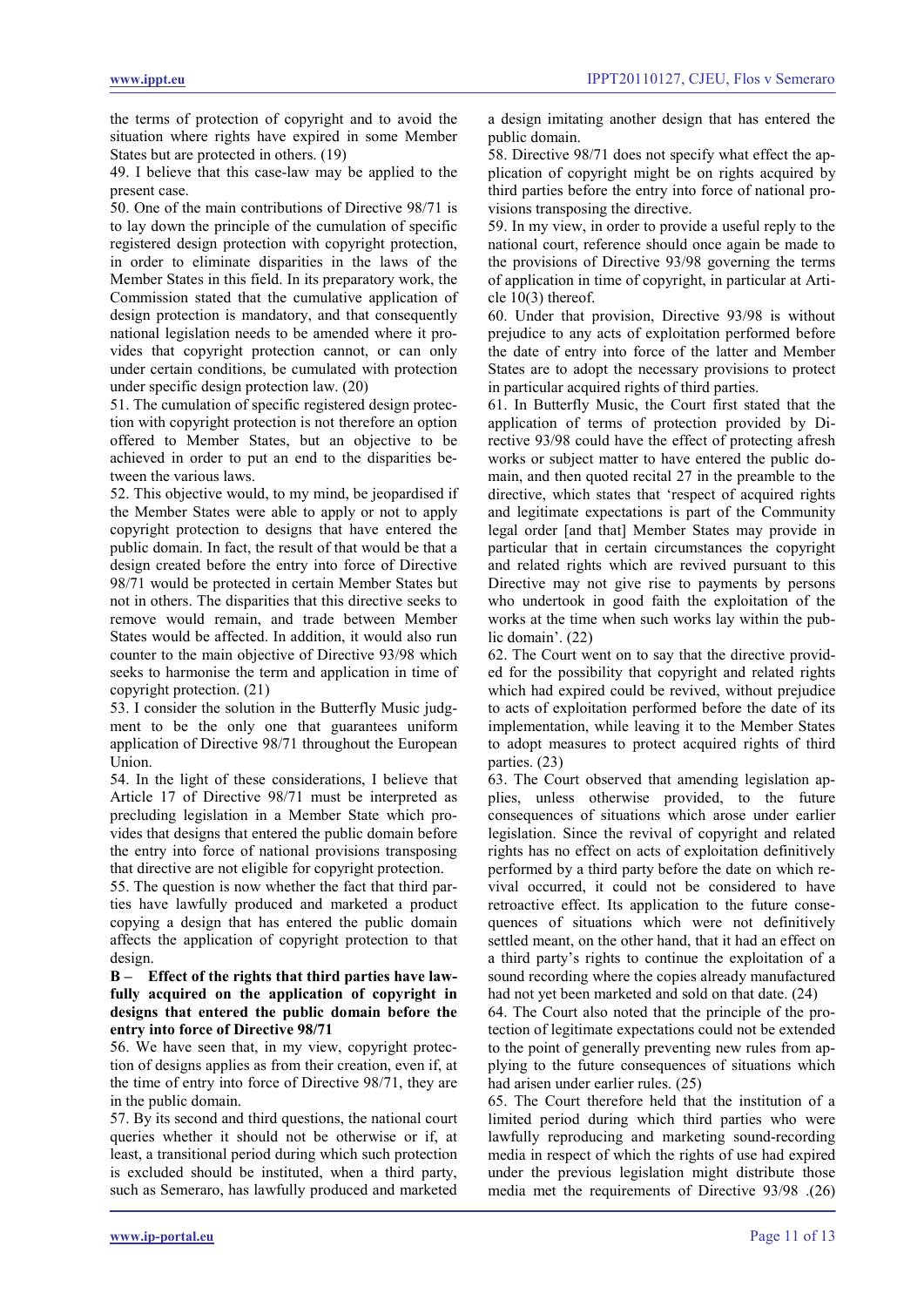First, such legislation satisfied the obligation imposed on the Member States to adopt measures to protect acquired rights of third parties and, secondly, it met the need to apply new terms of protection of copyright and related rights on the date laid down by that directive, that being the directive's principal objective. (27)

66. The same reasoning must, in my view, be followed in the present case.

67. In fact, a fair balance must be struck between, on the one hand, compliance with a major objective of Directive 98/71, namely the application of copyright protection to designs and, on the other, the need to guarantee the rights that third parties acquired in good faith before the entry into force of national provisions transposing the directive. Intellectual property is a field in which interests that can sometimes seem to be very much in conflict have to co-exist. It is essential to encourage creativity by ensuring that works and designs will be protected from any form of counterfeiting. Similarly, it is important to allow adequate competition in this type of market so that the citizens of the European Union can have access to the fruits of creativity, be it in the field of technology, information or design.

68. In accordance with the case-law cited in point 63 of this Opinion, the application of copyright to designs that entered the public domain before the date of entry into force of the national provisions transposing Directive 98/71 cannot affect situations definitively settled before that date. To my mind that therefore means that the copyright enjoyed by the Arco design cannot be relied on against Fluida lamps which were manufactured and sold on the market before that date.

69. Conversely, since the Member States enjoy a certain margin of discretion in regard to rights acquired by third parties, (28) the competent national authorities may provide for a transitional period starting from the date of entry into force of the provisions transposing Directive 98/71, during which third parties having lawfully acquired the right to market a product imitating a design that entered the public domain before this date may continue to market that product.

70. In its observations, Flos indicates moreover that 'it seems acceptable to provide for a transitional rule which mitigates the abruptness of the transition to protection on the basis of copyright arising from implementation of Directive 98/71'.

71. The Court stated in Butterfly Music that the transitional period must be a reasonable one. (29) In fact, account has to be taken not only of the legitimate interests of third parties acting in good faith, but also of the interests of copyright holders and of the objective pursued by the legislation in question.

72. The national court will, in my view, have to take account of several matters in considering the specific situation in the present case, in order to assess the need for a transitional period during which the Arco lamp is not eligible for copyright protection.

73. We have seen that Article 17 of Directive 98/71 does not specify whether copyright protection is applicable to designs that entered the public domain before the entry into force of the directive.

74. I note that, initially, the Italian legislation transposing Directive 98/71 provided for a transitional period of ten years during which designs that had entered the public domain were not to be eligible for copyright protection. Then, at a later stage, following infringement proceedings initiated by the Commission, the Italian legislature amended the legislation to provide that copyright protection is not applicable to designs that entered the public domain before the entry into force of Legislative Decree No 95/2001, transposing Directive 98/71.

75. In the light of these matters and of the fact that Directive 98/71 is silent on the application of copyright to designs that are in the public domain, I believe that the entry into force of the directive in the national legal order is likely to have created in Semeraro a legitimate expectation as to the maintenance in force of the national legislation existing at the time, namely that all rights in the Arco lamp were extinguished and that it was therefore entitled to continue to produce and market Fluida lamps.

76. Economic operators could reasonably have doubts, in my view, as to an interpretation of Article 17 of Directive 98/71 such as the one that I am proposing to the Court, namely that designs that entered the public domain before the entry into force of the national provisions transposing that directive are eligible for copyright protection.

77. As to the term of the transitional period, the national court asks whether it is appropriate to provide for a period of ten years, as the Italian legislature initially did.

78. In my view, the transitional period should be sufficiently long to secure the economic interests of undertakings which have invested in good faith in the production of designs imitating ones that entered the public domain before the date of entry into force of Directive 98/71. It is in fact a matter of protecting those undertakings whose economic activities become illegal almost overnight owing to the transposition of the directive.

79. Nor, however, should the transitional period have the effect of preventing new rules from applying to the future consequences of situations which arose under the earlier rules. (30)

80. In the case giving rise to the Butterfly Music judgment, the Court held that a period of three months for the distribution of sound-recording media by third parties who had, lawfully, acquired rights could be considered to be reasonable having regard to the objective pursued and in view of the circumstances in which Directive 93/98 was transposed. This period may appear very short and strict but in fact, as the Court pointed out, the transposition had allowed such third parties nearly a year after the date of implementation of the directive to continue marketing sound recording media. (31)

81. As regards the present case, a period of 10 years in a term of protection of 70 years after author's death, seems to me excessive. Indeed, the Commission brought infringement proceedings against the Italian